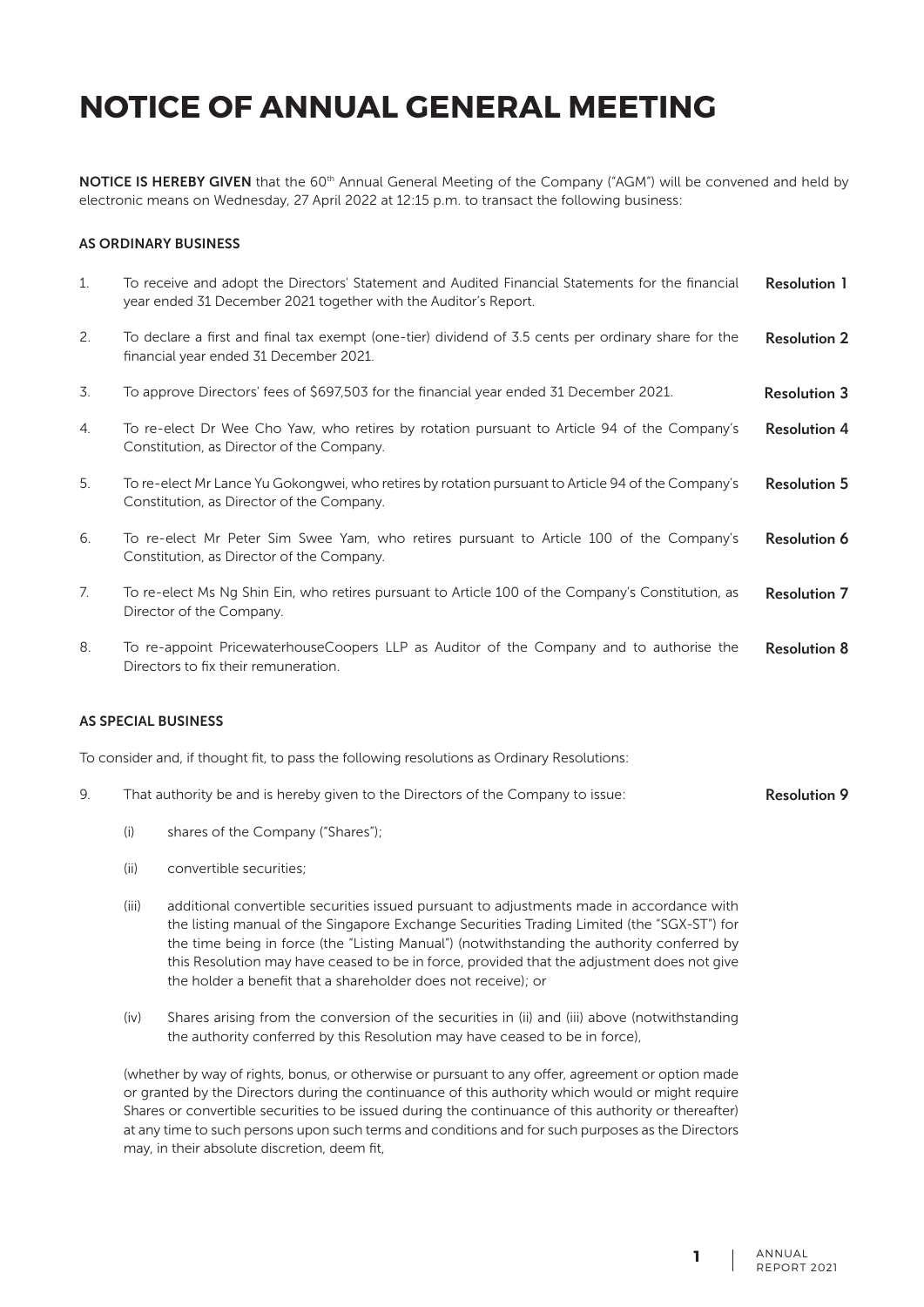provided that:

- (a) the aggregate number of Shares and convertible securities to be issued pursuant to this Resolution (including Shares to be issued in pursuance of convertible securities made or granted pursuant to this Resolution) does not exceed 50% of the total number of issued Shares (excluding treasury shares) (as calculated in accordance with sub-paragraph (b) below), provided that the aggregate number of Shares and convertible securities to be issued other than on a pro rata basis to shareholders of the Company (including Shares to be issued in pursuance of convertible securities made or granted pursuant to this Resolution) does not exceed 20% of the total number of issued Shares (excluding treasury shares)(as calculated in accordance with sub-paragraph (b) below);
- (b) (subject to such other manner of calculation as may be prescribed by the SGX-ST) for the purpose of determining the aggregate number of Shares that may be issued under subparagraph (a) above, the percentage of issued Shares shall be based on the total number of issued Shares (excluding treasury shares) at the time of the passing of this Resolution, after adjusting for:
	- (1) any new Shares arising from the conversion or exercise of convertible securities;
	- (2) any new Shares arising from exercising share options or vesting of share awards, provided the options or awards were granted in compliance with the Listing Manual; and
	- (3) any subsequent bonus issue, consolidation or subdivision of Shares;

such that adjustments in accordance with sub-paragraphs (1) and (2) above are only to be made in respect of new shares arising from convertible securities, share options or share awards which were issued and outstanding or subsisting at the time of the passing of this Resolution;

- (c) in exercising the authority conferred by this Resolution, the Company complies with the Listing Manual (unless such compliance has been waived by the SGX-ST) and the Constitution of the time being of the Company; and
- (d) such authority shall, unless revoked or varied by the Company at a general meeting, continue to be in force until the conclusion of the next Annual General Meeting of the Company or the date by which the next Annual General Meeting of the Company is required by law to be held, whichever is the earlier.
- 10. That the Directors be and are hereby authorised pursuant to Section 161 of the Companies Act 1967, to allot and issue from time to time such number of Shares as may be required to be issued pursuant to the exercise of options under the Singapore Land Group Limited Share Option Scheme (the "Scheme"), provided that the aggregate number of Shares to be issued pursuant to the Scheme shall not exceed 5% of the total number of issued Shares (excluding treasury shares) from time to time. Resolution 10

By Order of the Board

Teo Hwee Ping Company Secretary Singapore, 6 April 2022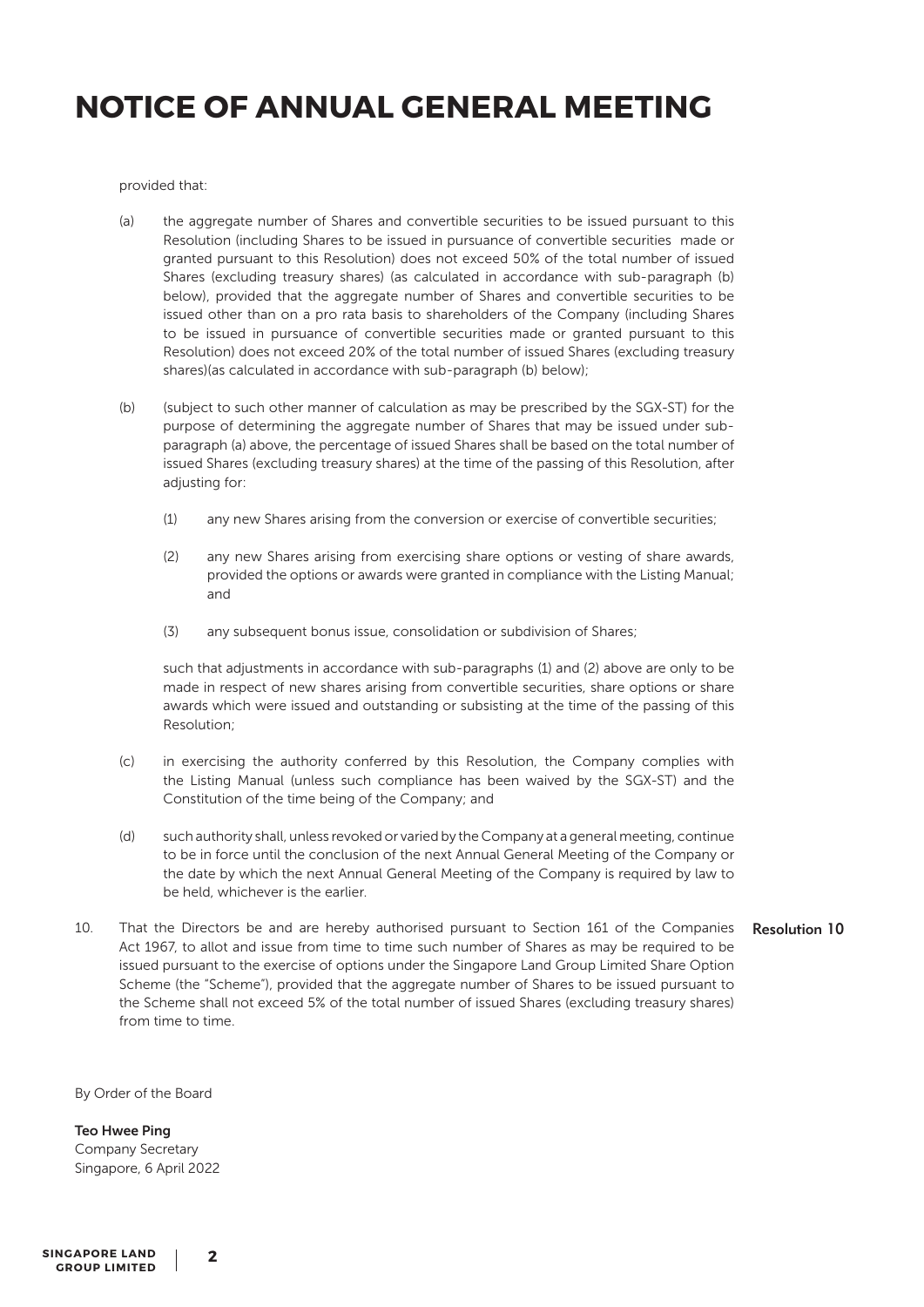### NOTES TO RESOLUTIONS

- 1. In relation to Resolution 4, Dr Wee Cho Yaw will, upon re-election, continue as Chairman of the Board of Directors. He is considered a Non-Executive and Non-Independent Director. He is the Chairman of UOL Group Limited, a substantial shareholder of the Company, the father of Mr Wee Ee Lim, a Non-Executive and Non-Independent Director of the Company, and grandfather of Mr Eu Zai Jie, Jonathan, the Chief Executive Officer of the Company.
- 2. In relation to Resolution 5, Mr Lance Yu Gokongwei will, upon re-election, continue as a Director and a Member of the Audit Committee. He is considered a Non-Executive and Non-Independent Director.
- 3. In relation to Resolution 6, Mr Peter Sim Swee Yam will, upon re-election, continue as a Director, Chairman of the Nominating Committee and Member of the Remuneration Committee. He is considered a Non-Executive and Independent Director.
- 4. In relation to Resolution 7, Ms Ng Shin Ein will, upon re-election, continue as a Director. She is considered a Non-Executive and Independent Director.

Please refer to the sections entitled "Board of Directors" and "Additional Information on Directors Seeking Reelection" in the Annual Report 2021 for information on the above Directors seeking re-election.

- 5. Resolution 9 is to authorise the Directors, from the date of this AGM until the date of the next Annual General Meeting is held or required by law to be held, whichever is earlier (unless such authority is revoked or varied at a general meeting), to issue Shares and to make or grant convertible securities, and to issue Shares in pursuance of such convertible securities, without seeking any further approval from shareholders at a general meeting, up to a number not exceeding 50% of the total number of issued Shares (excluding treasury shares) (calculated as described), provided that the total number of issued Shares and convertible securities which may be issued other than on a pro rata basis to shareholders does not exceed 20% of the total number of issued Shares (excluding treasury shares)(calculated as described). For the purpose of determining the aggregate number of issued Shares that may be issued, the total number of issued Shares (excluding treasury shares) will be calculated as described.
- 6. In relation to Resolution 10, the Scheme was formerly known as the "United Industrial Corporation Limited Share Option Scheme". Resolution 10 is to authorise the Directors to issue shares pursuant to the exercise of share options granted under the Scheme, which expired on 17 May 2021. All share options not exercised within ten years from the date of grant will expire.

#### IMPORTANT NOTES

In view of the current COVID-19 situation and the related safe distancing measures in Singapore, the Company will be conducting the AGM wholly by electronic means pursuant to the COVID-19 (Temporary Measures)(Alternative Arrangements for Meetings for Companies, Variable Capital Companies, Business Trusts, Unit Trusts and Debenture Holders) Order 2020.

Shareholders of the Company ("Members") should take note of the following AGM arrangements:

- (1) Attendance in Person: As a precautionary measure in view of the current COVID-19 situation, Members will not be able to attend the AGM in person. Members may participate at the AGM by (i) observing and/or listening to the AGM proceedings via live audio-visual webcast or live audio-only stream; (ii) submitting questions in advance of the AGM; and/or (iii) appointing the Chairman of the AGM as proxy to attend and vote on their behalf at the AGM.
- (2) Pre-registration: To participate at the AGM, Members are required to register at https://online.meetings.vision/singland-agm-registration by 12.15 p.m. on 24 April 2022 to enable the Company to verify their membership. Once verified, authenticated Members will receive an email by 26 April 2022 containing directions and a link to participate at the AGM. Members who do not receive an email by 26 April 2022 but have registered by 12:15 p.m. on 24 April 2022 should contact our share registrar, KCK CorpServe Pte Ltd at 64308217 or slg-agm@kckcs.com.sg.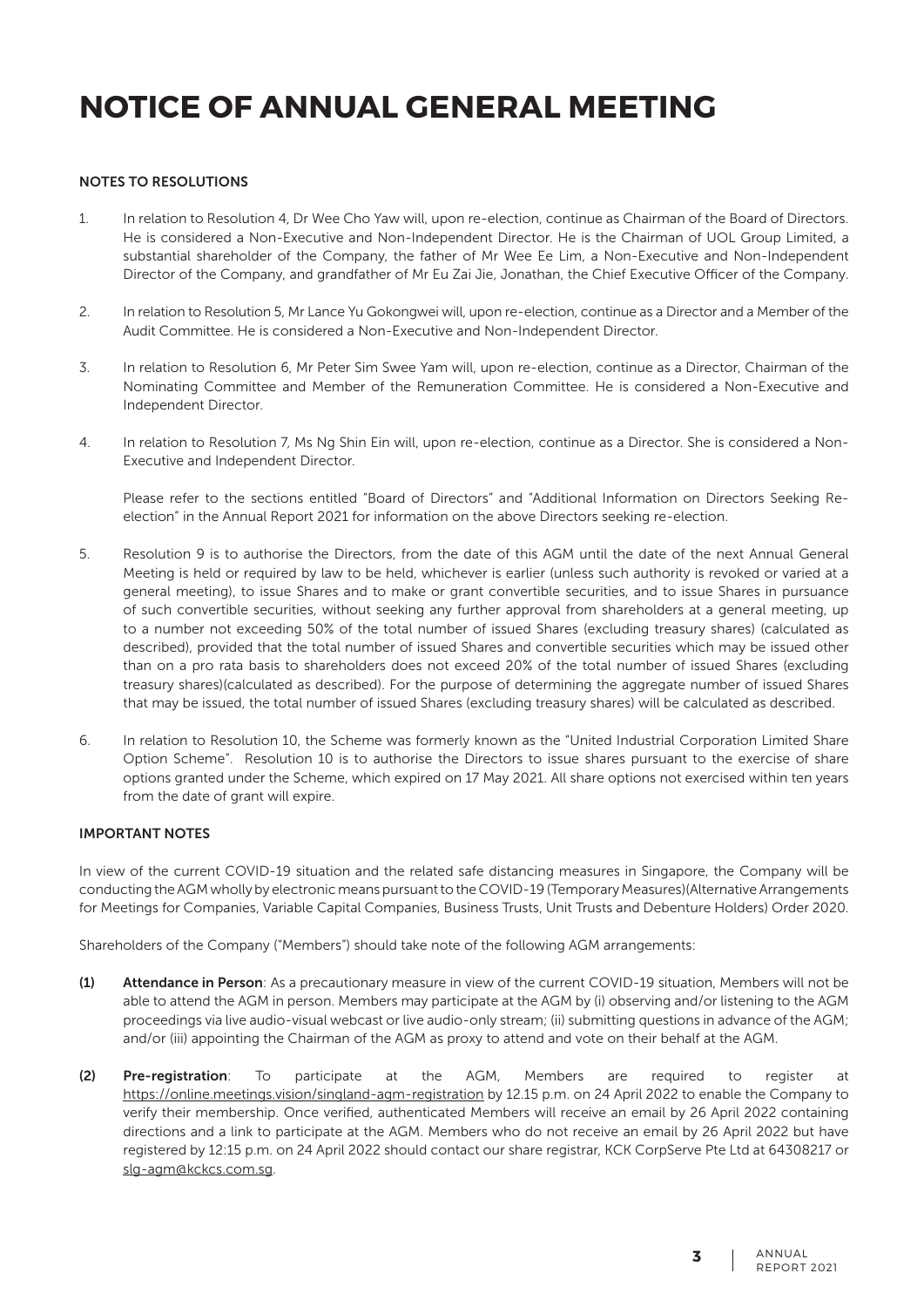(3) Submission of proxy form: Members will only be able to vote at the AGM by appointing the Chairman as proxy to vote on their behalf. The proxy form for the AGM is accessible on the Company's website at *https://singaporeland.com/investor-relations/annual-general-meeting* and on the SGX website at *www.sgx.com/securities/company-announcements*. A Member (whether individual or corporate) must give specific instructions as to voting, or abstentions from voting, in respect of a resolution in the form of proxy, failing which the appointment of the Chairman of the AGM as proxy for that resolution will be treated as invalid.

Duly completed proxy forms must be deposited (i) by email to proxyform@trustedservices.com.sg; (ii) by post to 456 Alexandra Road #14-01, Fragrance Empire Building, Singapore 119962, by 12:15 p.m. on 24 April 2022 (being 72 hours before the time appointed for holding the AGM); or (iii) through the pre-registration website at https://online.meetings.vision/singland-agm-registration. In view of the current COVID-19 situation, Members are strongly encouraged to submit completed proxy forms electronically via email to proxyform@trustedservices.com.sg or through the pre-registration website at the URL provided above to ensure that they are received by the Company by the stipulated deadline. Submission by a Member of a valid proxy form appointing the Chairman of the AGM as proxy by 12:15 p.m. on 24 April 2022 will supersede any previous proxy form appointing a proxy(ies) submitted by that Member.

- (4) Voting by Relevant Intermediary Shareholders: CPF or SRS investors who wish to vote should approach their respective CPF Agent Banks or SRS Operators at least seven working days before the AGM in order to allow sufficient time for their respective intermediaries to submit a proxy form to the Company no later than 12:15 p.m. on 24 April 2022 to appoint the Chairman of the AGM to vote on their behalf.
- (5) Submission of Questions: Authenticated Members may submit questions related to the resolutions to be tabled for approval at the AGM by 12:15 p.m. on 14 April 2022 either via:
	- (a) email to the Company Secretary at agm.slg@singaporeland.com; or
	- (b) by post to 24 Raffles Place #22-01/06 Clifford Centre Singapore 048621 (Attention: The Company Secretary).

The Company will endeavour to address substantial and relevant questions (as may be determined by the Company in its sole discretion) submitted in advance of the AGM pursuant to this paragraph 5 by publishing the answers on the Company's corporate website at *https://singaporeland.com/investor-relations/annual-general-meeting/* and on the SGX website at *www.sgx.com/securities/company-announcements* on or before 12:15 p.m on 21 April 2022.

Where substantially similar questions are received, the Company reserves the right to consolidate such questions before responding. The Minutes of the AGM will include all responses to questions addressed.

AGM-related documents are available on the Company's corporate website at *https://singaporeland.com/investor-relations/annual-general-meeting/* and on the SGX website at *www.sgx.com/securities/company-announcements*. Members may request for printed copies of the 2021 Annual Report by completing and submitting the Request Form accompanying this Notice.

Due to the constantly evolving COVID-19 outbreak, the Company may be required to change its AGM arrangements at short notice. Members are advised to check the Company's corporate website regularly for updates on the AGM. For more information, Members may refer to the FAQs on the Company's corporate website at *https://singaporeland.com/investor-relations/annual-general-meeting/* and on the SGX website at *https://www.sgx.com/securities/company-announcements.*

### RECORD DATE AND DIVIDEND PAYMENT DATE

Subject to Members' approval being obtained for the proposed First and Final cash dividend (one-tier tax exempt) of 3.5 cents per ordinary share for the financial year ended 31 December 2021, the Register of Members and Share Transfer Books of the Company will be closed at 5.00 p.m. on 6 May 2022 ("Record Date"), for the preparation of dividend warrants, and will be paid on 27 May 2022.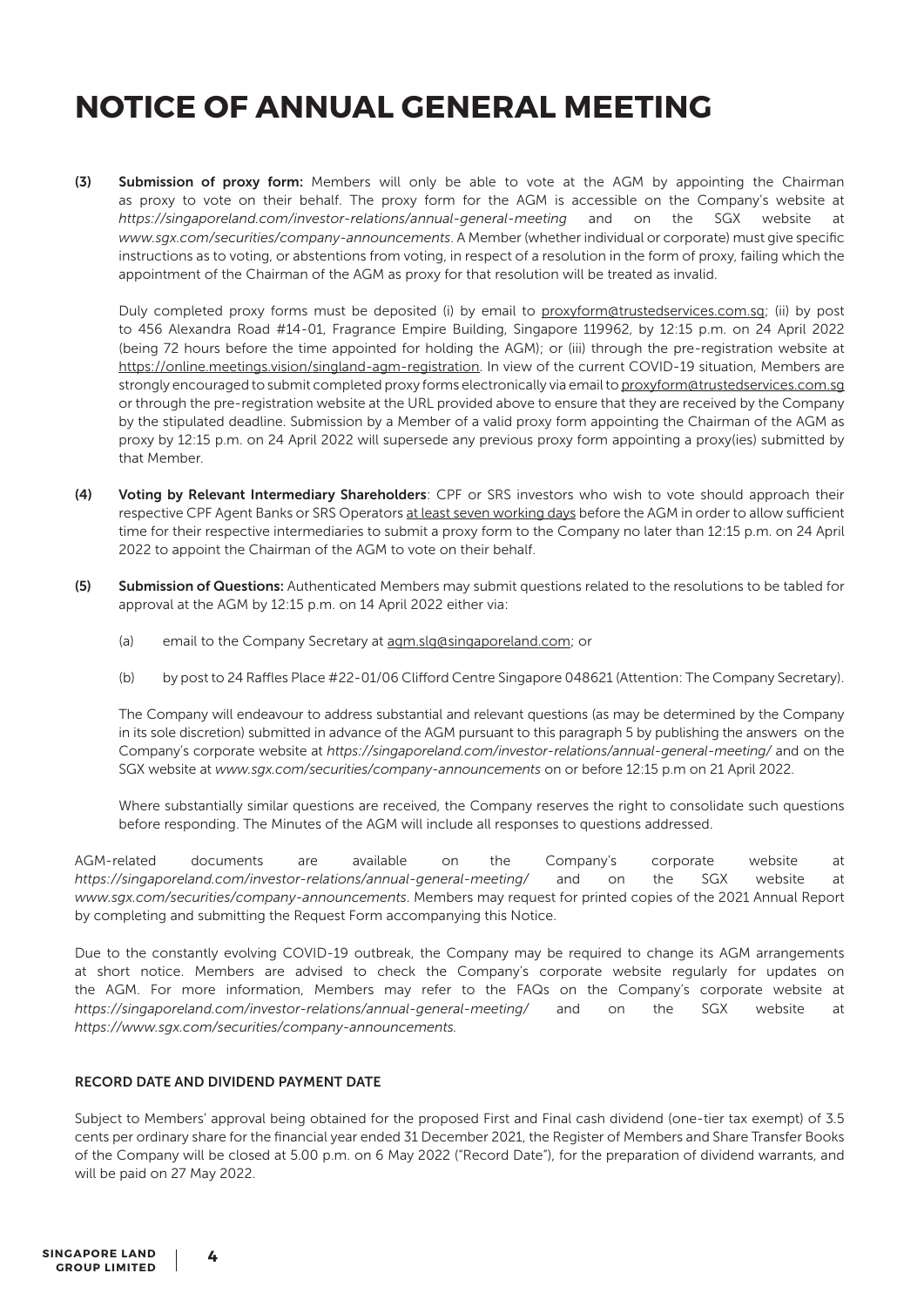Duly completed transfers of shares received by the Company's Share Registrar, Messrs KCK CorpServe Pte Ltd at 24 Raffles Place #07-07 Clifford Centre, Singapore 048621 up to 5.00 p.m. on the Record Date will be registered to determine Members' entitlements to the proposed dividend. Members whose securities accounts with The Central Depository (Pte) Limited are credited with ordinary shares in the capital of the Company as at 5.00 p.m. on the Record Date will be entitled to the proposed dividend.

#### PERSONAL DATA PRIVACY

By submitting an instrument appointing the Chairman of the AGM as proxy to attend and vote at the AGM and/or any adjournment thereof, a Member consents to the collection, use and disclosure of that Member's personal data by the Company (or its agents or service providers) for the purpose of the processing, administration and analysis by the Company (or its agents or service providers) of the appointment of the Chairman of the AGM as proxy for the AGM (including any adjournment thereof) and the preparation and compilation of the attendance lists, minutes and other documents relating to the AGM (including any adjournment thereof), and in order for the Company (or its agents or service providers) to comply with any applicable laws, listing rules, take-over rules, regulations and/or guidelines.

### ADDITIONAL INFORMATION ON DIRECTORS SEEKING RE-ELECTION

Pursuant to Rule 720(6) of the Listing Manual, the information relating to Dr Wee Cho Yaw, Mr Lance Yu Gokongwei, Mr Peter Sim Swee Yam and Ms Ng Shin Ein all of whom are seeking re-election as Directors at the 60th Annual General Meeting of the Company, is set out below and is to be read in conjunction with their respective biographies on pages 10 to 18 of this report:

| <b>Director</b>                                                                               | <b>Wee Cho Yaw</b>                                                                                   | Lance Yu Gokongwei                                                                                          | Peter Sim Swee Yam                                                                                                              | <b>Ng Shin Ein</b>                                                                                |
|-----------------------------------------------------------------------------------------------|------------------------------------------------------------------------------------------------------|-------------------------------------------------------------------------------------------------------------|---------------------------------------------------------------------------------------------------------------------------------|---------------------------------------------------------------------------------------------------|
| Date of appointment                                                                           | 26.6.1992                                                                                            | 28.05.1999                                                                                                  | 30.6.2021                                                                                                                       | 1.1.2022                                                                                          |
| Date of last<br>re-appointment<br>(if applicable)                                             | 10.6.2020                                                                                            | 10.6.2020                                                                                                   | $\overline{\phantom{0}}$                                                                                                        |                                                                                                   |
| Age                                                                                           | 93                                                                                                   | 55                                                                                                          | 66                                                                                                                              | 47                                                                                                |
| Country of principal<br>residence                                                             | Singapore                                                                                            | Philippines                                                                                                 | Singapore                                                                                                                       | Singapore                                                                                         |
| The Board's<br>comments on this re-<br>election                                               | Dr Wee Cho Yaw<br>has the requisite<br>experience and<br>capability to be<br>re-elected as Director. | Mr Lance Yu<br>Gokongwei has the<br>requisite experience<br>and capability to be<br>re-elected as Director. | Mr Peter Sim Swee<br>Yam has the requisite<br>experience and<br>capability to be<br>re-elected as Director.                     | Ms Ng Shin Ein has the<br>requisite experience<br>and capability to be<br>re-elected as Director. |
| Whether appointment Non-Executive<br>is executive and<br>if so, the area of<br>responsibility |                                                                                                      | Non-Executive                                                                                               | Non-Executive                                                                                                                   | Non-Executive                                                                                     |
| Job Title                                                                                     | Chairman.<br>Non-Executive and<br>Non-Independent<br>Director                                        | Non-Executive and<br>Non-Independent<br>Director:<br>Member of Audit<br>Committee                           | Non-Executive and<br>Independent Director;<br>Chairman of<br>Nominating Committee<br>and Member of<br>Remuneration<br>Committee | Non-Executive and<br>Independent Director                                                         |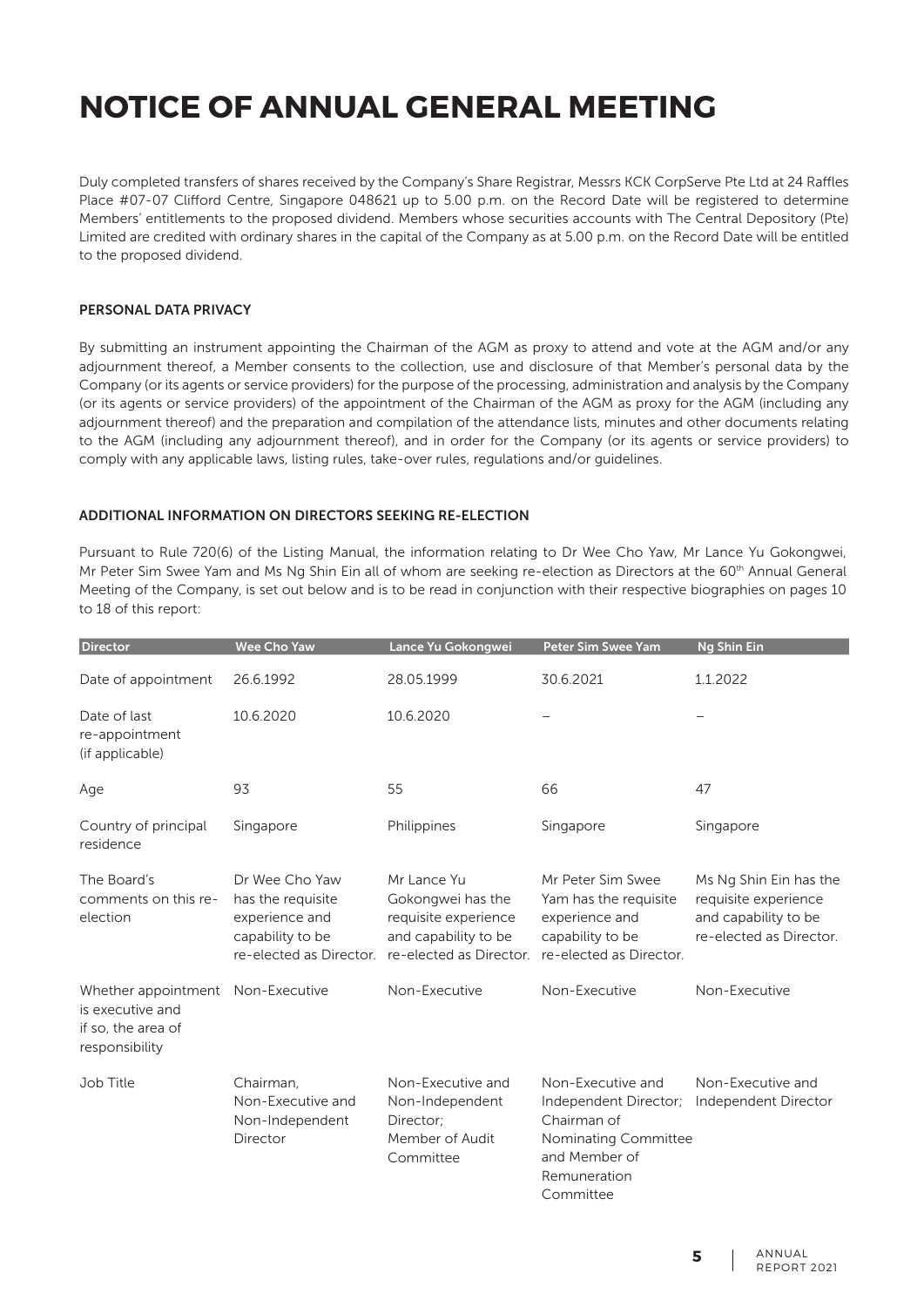| Director                                                                                                                                                                                                                                          | Wee Cho Yaw                                                                                                                                                                                                                                                                                                                          | Lance Yu Gokongwei    | <b>Peter Sim Swee Yam</b>                                                                                                | <b>Ng Shin Ein</b>    |
|---------------------------------------------------------------------------------------------------------------------------------------------------------------------------------------------------------------------------------------------------|--------------------------------------------------------------------------------------------------------------------------------------------------------------------------------------------------------------------------------------------------------------------------------------------------------------------------------------|-----------------------|--------------------------------------------------------------------------------------------------------------------------|-----------------------|
| Professional<br>qualifications                                                                                                                                                                                                                    | Please refer to page<br>10 of the Annual<br>Report                                                                                                                                                                                                                                                                                   | of the Annual Report  | Please refer to page 11 Please refer to page 16 Please refer to page 18<br>of the Annual Report                          | of the Annual Report  |
| Working experience<br>and occupation(s)<br>during the past 10<br>years                                                                                                                                                                            | Please refer to page<br>10 of the Annual<br>Report                                                                                                                                                                                                                                                                                   | of the Annual Report  | Please refer to page 11 Please refer to page 16 Please refer to page 18<br>of the Annual Report                          | of the Annual Report  |
| Shareholding interest<br>in the Company and<br>its subsidiaries                                                                                                                                                                                   | Please refer to page<br>167 of the Annual<br>Report                                                                                                                                                                                                                                                                                  | <b>NIL</b>            | <b>NIL</b>                                                                                                               | <b>NIL</b>            |
| Any relationship<br>(including immediate<br>family relationships)<br>with any existing<br>director, existing<br>executive officer,<br>the Company and/<br>or substantial<br>shareholder of the<br>Company or any of its<br>principal subsidiaries | Dr Wee Cho Yaw is<br>the Chairman of UOL<br>Group Limited, a<br>substantial shareholder<br>of the Company, and<br>the father of<br>Mr Wee Ee Lim, a<br>Non-Executive and<br>Non-Independent<br>Director of the<br>Company and<br>grandfather of Mr Eu<br>Zai Jie, Jonathan, the<br><b>Chief Executive Officer</b><br>of the Company. | No                    | <b>No</b>                                                                                                                | No                    |
| Conflict of interest<br>(including any<br>competing business)                                                                                                                                                                                     | <b>No</b>                                                                                                                                                                                                                                                                                                                            | No                    | <b>No</b>                                                                                                                | No                    |
| Undertaking (in the<br>format set out in<br>Appendix 7.7) under<br>Rule 720(1) has been<br>submitted to the<br>Company                                                                                                                            | Yes                                                                                                                                                                                                                                                                                                                                  | Yes                   | Yes                                                                                                                      | Yes                   |
| Other Principal<br>Commitments<br>including<br>Directorships                                                                                                                                                                                      | of the Annual Report.                                                                                                                                                                                                                                                                                                                | of the Annual Report. | Please refer to page 10 Please refer to page 11 Please refer to page 16 Please refer to page 18<br>of the Annual Report. | of the Annual Report. |

Each of Dr Wee Cho Yaw, Mr Lance Yu Gokongwei, Mr Peter Sim Swee Yam and Ms Ng Shin Ein has confirmed that his or her answer to each of the questions set out under the section titled "Information Required" in Appendix 7.4.1 of the Listing Manual is in the negative:

(a) Whether at any time during the last 10 years, an application or a petition under any bankruptcy law of any jurisdiction was filed against him or her or against a partnership of which he or she was a partner at the time when he or she was a partner or at any time within 2 years from the date he or she ceased to be a partner?